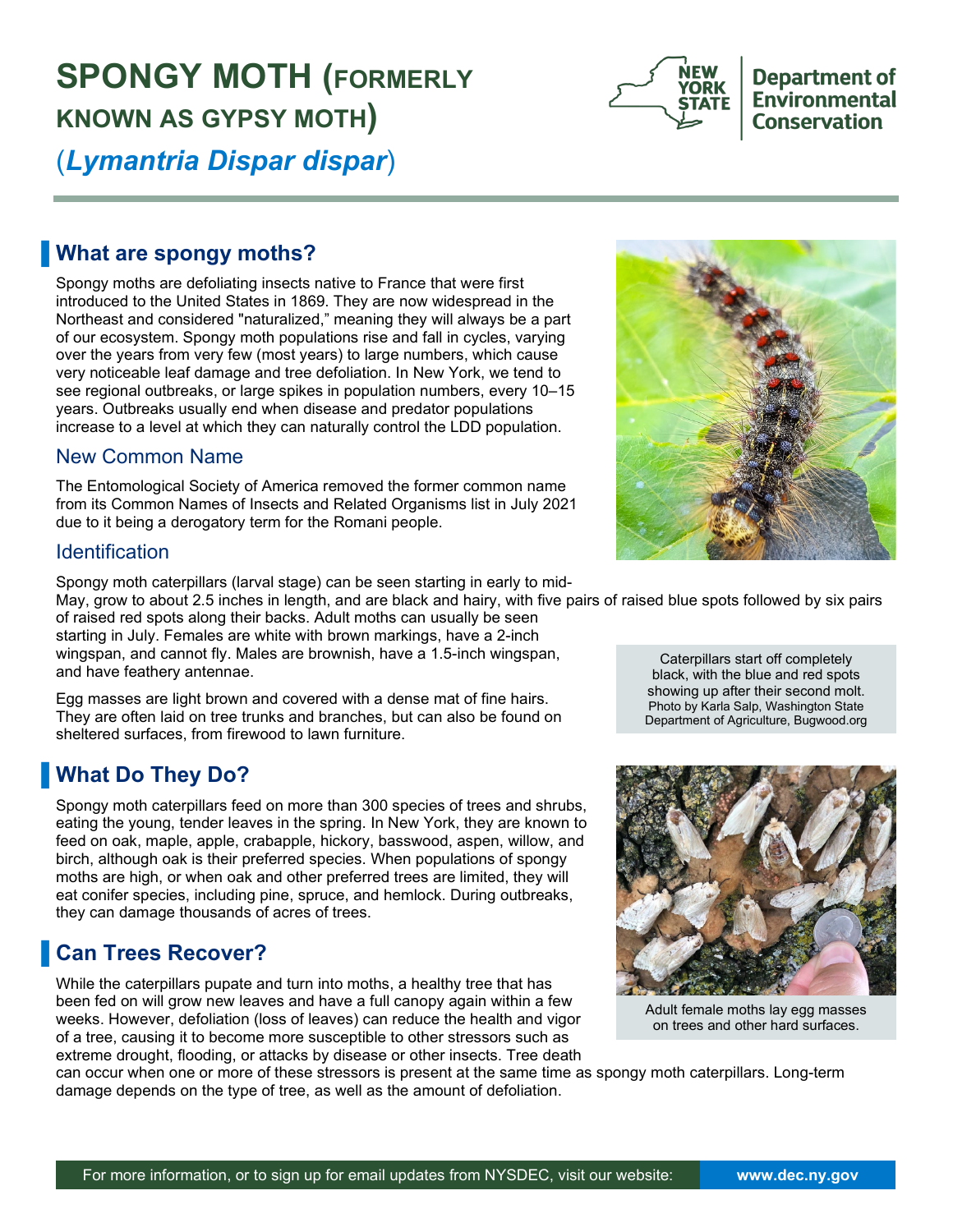- **Conifers:** If a needle-bearing tree loses more than 50% of its needles, it probably won't recover. Check it for new needle growth in the months after the caterpillars are gone.
- **Hardwoods:** If there are no other stressors, deciduous/hardwood trees can usually withstand 2–3 successive years of defoliation, though new leaves will probably be smaller than usual. If a tree loses ALL its leaves and does not grow any new ones in late summer, it could still be alive. Check it in the spring, and if it still does not leaf out, it has died.

## **Control Options for Landowners**

**Note:** Although these options may help protect individual trees or small areas, they will not eliminate a local spongy moth population. In most cases, spongy moth outbreaks end naturally as disease becomes more prevalent and predator populations increase in response to the larger amount of available host/prey.

### Squishing and Scraping

You can help decrease future spongy moth populations by squishing the caterpillars and moths and destroying egg masses when you see them. To make sure an egg mass is destroyed, scrape the mass into a bucket of warm, soapy water and then leave it overnight before discarding it in the trash.

#### Using Traps

In late April, before spongy moth eggs hatch, you can place sticky/barrier bands around a tree's trunk to prevent the caterpillars from crawling up the tree and into the canopy. You can buy these bands or make them at home



Egg masses can contain 600–700 eggs, so destroying them when you see them can have a big impact. Photo by Karla Salp, Washington State Department of Agriculture, Bugwood.org

using common household materials. Check sticky/barrier bands often, in case unintended wildlife, such as birds and small mammals have been caught; to remove debris that would act as a bridge for caterpillars over the band; and to replace as needed, such as after rain events. The hairs on the caterpillars can cause skin irritation, so wearing gloves is recommended when handling used traps.

In mid-June, when caterpillars are larger, replace sticky/barrier bands with a burlap trap. These traps do not prevent the caterpillars from going into the canopy but provide excellent shelter when they rest during the day, making it easier to collect and destroy the caterpillars, pupae, adults, and eggs found in the burlap. This should be done at least several times a week so that the trap doesn't just become a shelter for them. Detailed instructions for making your own sticky/barrier bands and burlap traps are available on DEC's website: [https://www.dec.ny.gov/animals/83118.html.](https://www.dec.ny.gov/animals/83118.html)

#### Insecticide Options

Treating an individual property with an insecticide is unlikely to impact a larger, regional outbreak, but may impact other invertebrates. **Carefully consider these potential impacts prior to application.**

**Microbial insecticides** are biopesticides made from naturally occurring bacteria, viruses, fungi, or protozoans that can be targeted to a specific pest. The most common of these is *Bacillus thuringiensis* (Bt), which occurs naturally in soil and on plants. The Bt subspecies kurstaki (Btk) is the most appropriate to use for spongy moth control and works best on young caterpillars since they become more resistant to treatment as they mature. When a caterpillar eats Btk, it becomes paralyzed, stops feeding, and dies of starvation. Btk is harmless to people, animals, and plants, but does affect other young moth and butterfly larvae. Proper timing of application will help limit exposure to non-spongy moth larvae.

**Horticultural oil insecticides** (aka dormant oils) are solutions refined from petroleum or plants, and when applied, can smother insects or disrupt the protective coating around their eggs. Horticultural oils will impact any insects that they are sprayed on, not just spongy moths, but they are relatively safe for humans and other wildlife. The oils should be applied to egg masses in late March–early April before caterpillars emerge, and again in October–early November after adults have ceased activity.

**Chemical insecticides** are contact poisons. These chemicals can have a serious impact on a variety of beneficial, native insects (such as bees), as well as nesting birds and other wildlife, **so use should be limited**. Spraying is not effective against spongy moth pupae or egg masses, and it is less effective once caterpillars reach one inch in length.